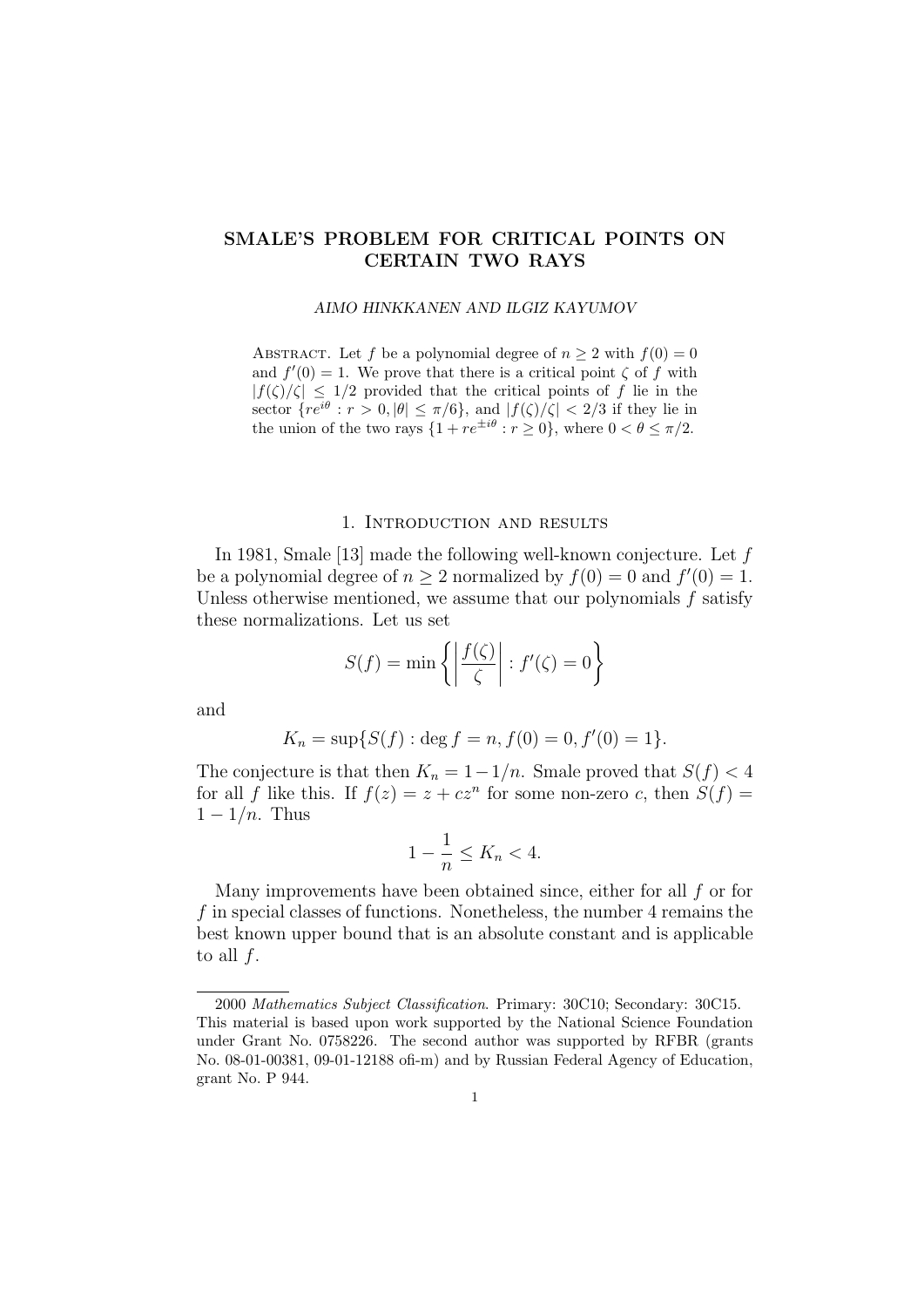It was proved by J.-C. Sikorav (see [14]) that if  $n \leq 4$ , then  $K_n =$ 1 *−* 1*/n*, and furthermore that

$$
(1) \qquad \qquad \left| \frac{f(\zeta)}{\zeta} \right| < 1 - \frac{1}{n}
$$

for some critical point  $\zeta$  of  $f$  unless  $f(z) = z + cz^n$ . Numerical experiments by Sendov and Marinov [9] suggest that the same conclusion holds for  $n \leq 10$ .

Beardon, Minda and Ng [1] obtained  $K_n \leq 4^{1-1/n}$ , which was slightly improved in [2] and [8]. The best known upped bound is due to Crane (see [4], [5]). If the critical points of *f* all have the same modulus, or if the values of *f* at the critical points have equal modulus, then a theorem of Sheil-Small ([11], pp. 361–362) whose proof uses the method of Córdova and Rusheweyh [3], shows that  $S(f) < 1$ . Dubinin [6] improved this to  $S(f) \leq 1 - 1/n$  when the critical points have equal modulus. Tischler [14] proved  $S(f) < 1$  when the non-zero zeros of f have equal modulus.

In the case when the *f* has only real zeros, Palais (see [12], p. 159) proved that  $S(f) < 1$  while Tischler [14] obtained  $S(f) < 1 - 1/n$ . If f has only real zeros, it follows from Rolle's theorem that *f ′* has only real zeros. Since the converse does not hold, the case when *f* has only real critical points is more general than that when *f* has only real zeros.

Under the assumption that the *f* has only real critical points, Sheil-Small ([11], p. 368) obtained *S*(*f*) *< e−*2 while Rahman and Schmeisser ([10], p. 217) proved the slightly better result

$$
S(f) \le \frac{n-2}{n} \left( \left( \frac{n-1}{n-2} \right)^{n-1} - 2 \right) < e - 2,
$$

where  $n \geq 3$ .

Suppose that the critical points of  $f$ , that is, the zeros of  $f'$ , are contained in the union of *k* rays from the origin to infinity. In [7] we conjectured that for such a function *f*, we have  $S(f) \leq 1 - \frac{1}{k+1}$ , which would imply that  $K_n = 1 - 1/n$ , and proved that this is true for  $k=1$  and  $k=2$ .

The original question of Smale did not initially have the above normalization. So let us now assume merely that *f* is a polynomial of degree  $n \geq 2$ . Pick any *t* in the complex plane  $\mathbb{C}$  such that  $f'(t) \neq 0$ . Then we consider

$$
S(f,t) = \min \left\{ \left| \frac{f(\zeta) - f(t)}{(\zeta - t) f'(t)} \right| : f'(\zeta) = 0 \right\}.
$$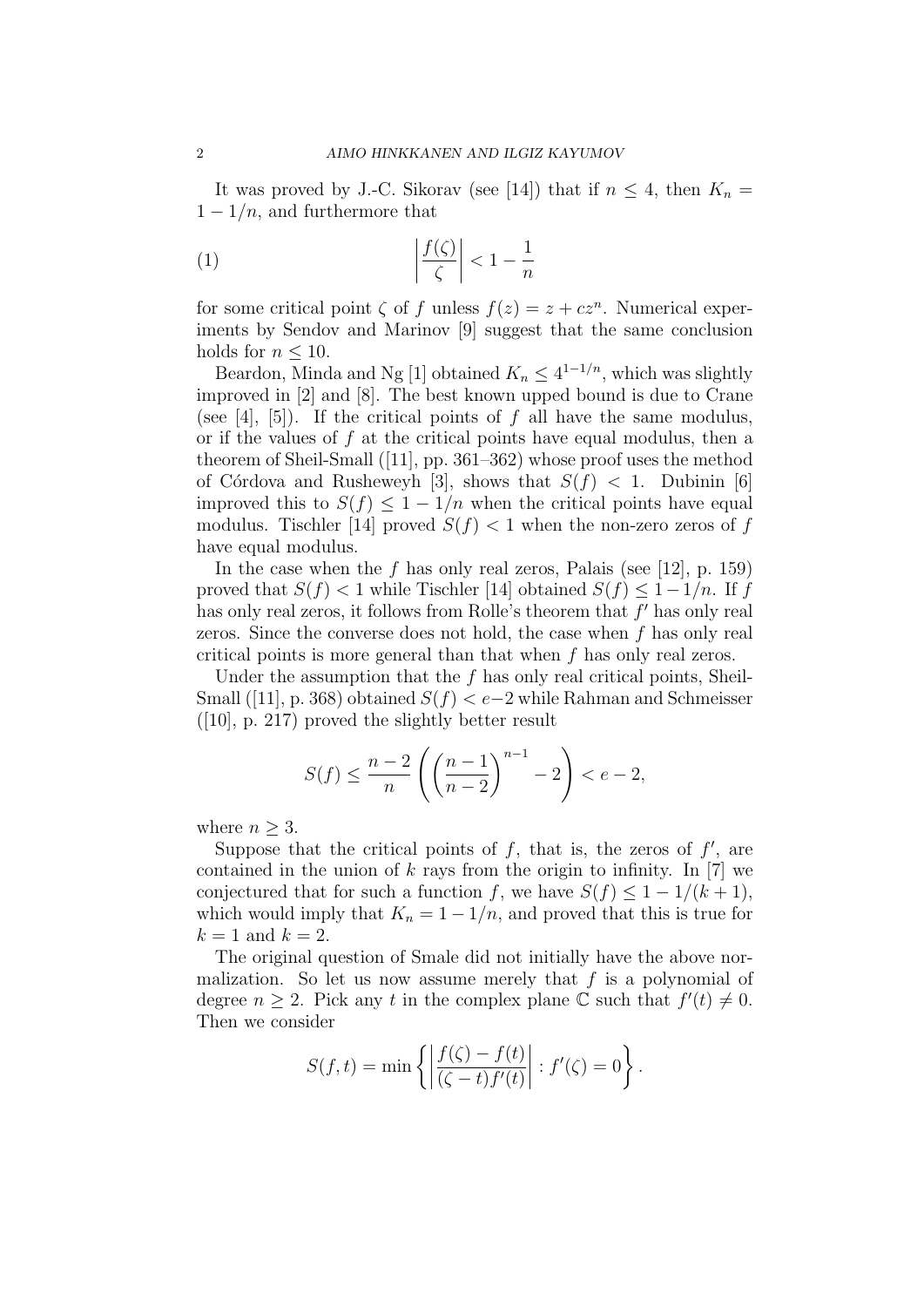#### SMALE'S PROBLEM 3

Since we may replace f by  $af + b$  and the variable z by  $cz + d$  for any complex numbers *a, b, c, d* with  $ac \neq 0$ , it is easily seen that  $S(f, t)$  $S(g, 0)$  for a polynomial *g* of degree *n* with  $g(0) = 0$  and  $g'(0) = 1$ . Namely, we may take  $g(z) = (f(\beta z + t) - f(t)) / (\beta f'(t))$  for any  $\beta \in$  $\mathbb{C} \setminus \{0\}$ . However, the critical points of *g* are not at the same locations as those of *f*, so if those of *f* are taken to lie in the union of *k* rays from the particular point 0 to infinity, then those of *g* will lie in the union of  $k$  rays merely from some point  $\alpha$  (usually not 0) to infinity. Note that if  $\alpha \neq 0$ , by an appropriate choice of  $\beta$ , we may assume that  $\alpha = 1$ .

In this paper we only consider the case when  $k = 1$  or  $k = 2$ . If  $\alpha = 0$  after passing to *g*, our problem has already been solved in [7]. Therefore we limit ourselves to the case when  $\alpha \neq 0$ .

Suppose that  $k = 1$ , so that there is only one ray which is part of a certain straight line, or that  $k = 2$  and the two rays form a straight line. If this line passes through the origin, then again we are reduced to the case covered in [7]. Therefore we will assume that under these circumstances this line does not go through the origin. Then we may replace  $\alpha$  by that point on the line that is closest to the origin. By a further rotation and dilation, we may then assume that  $\alpha = 1$  and that the line is vertical. We will take these comments to be understood in the sequel.

In this paper we study the problem of estimating  $S(g, 0)$  when the critical points of *g* lie in the union of one or two rays from a finite point to infinity, and in one case the same problem when the critical points lie in a certain sector. Now, after explaining the motivation for our study, we revert back to writing *f* instead of *g* and assume again that f is normalized by  $f(0) = 0$  and  $f'(0) = 1$ .

If  $n = 5$  and the critical points of  $f$  are at  $\pm 1$  and  $\pm i$ , then  $S(f) =$ 4/5. By moving the critical point at  $z = 1$  slightly to obtain a new normalized polynomial  $f_1$ , we can still arrange to have  $S(f)$  arbitrarily close to  $4/5$ . Then the line  $L_1$  containing the points  $-1$  and *i* and the line *L*<sup>2</sup> containing *−i* and the new critical point close to 1 but not on the line from  $-i$  to 1 will intersect at a point  $\alpha$ . Thus the critical points of  $f_1$  lie in the union of two rays from  $\alpha$  to infinity. This shows that the best constant when  $k = 2$  is at least  $4/5$ . In this paper, when we take  $k = 2$ , we impose further restrictions on the configuration of the two rays and obtain a better estimate in those cases.

We prove the following results.

**Theorem 1.1.** Let f be a polynomial degree of  $n > 2$  with  $f(0) = 0$ and  $f'(0) = 1$ . Suppose that the critical points of f lie in the sector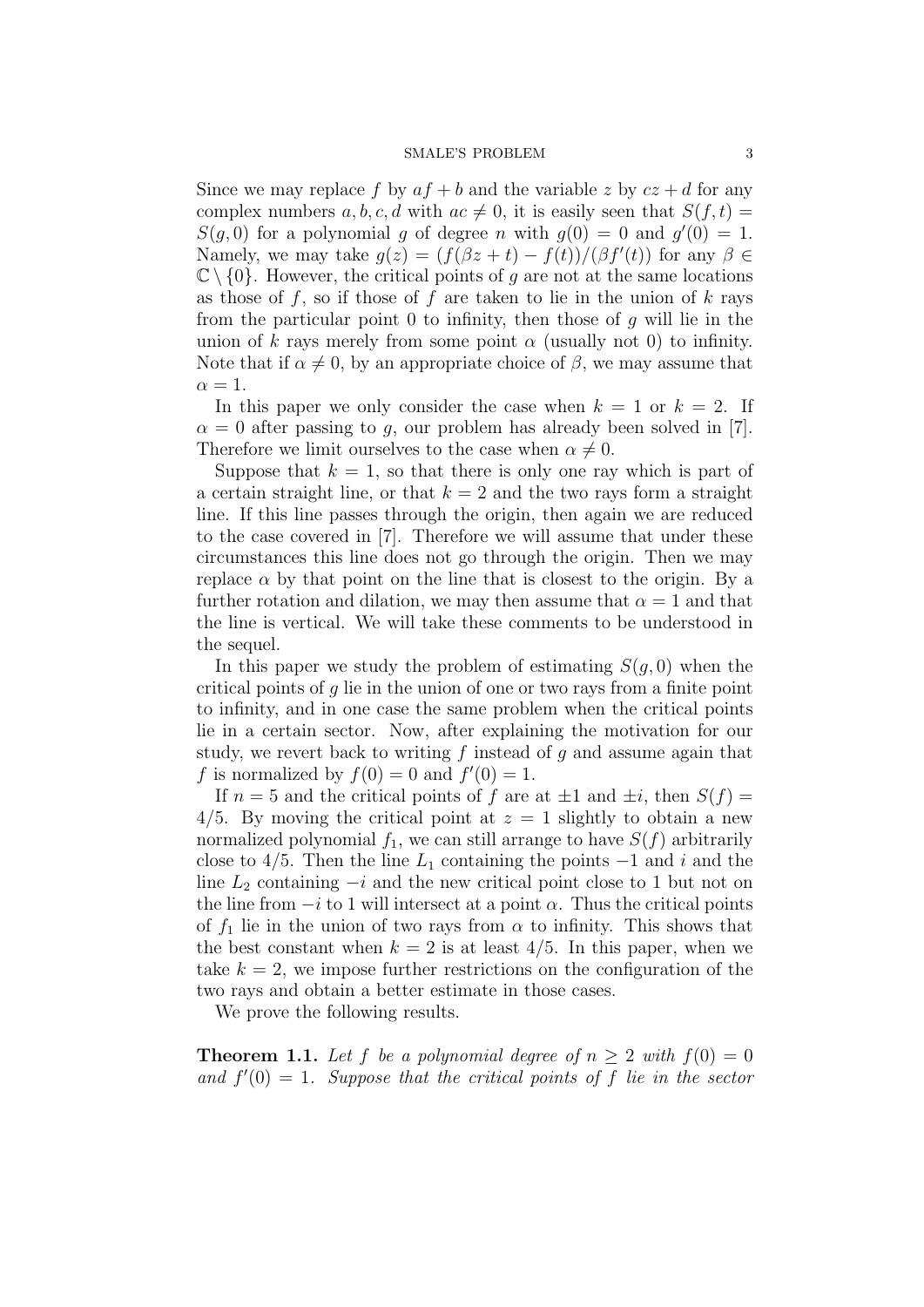${re^{i\theta}: r > 0, |\theta| \leq \pi/6}.$  *Then*  $S(f) \leq 1/2$ *, and equality holds if, and only if,*  $n = 2$ *.* 

**Theorem 1.2.** Let *f* be a polynomial degree of  $n > 2$  with  $f(0) = 0$ and  $f'(0) = 1$ . Suppose that the critical points of f lie on the ray  ${1 + re^{i\theta} : r \ge 0}$ , where  $0 \le \theta \le \pi/2$ . Then  $S(f) \le 1/2$ , and equality *holds if, and only if,*  $n = 2$ *.* 

**Theorem 1.3.** Let f be a polynomial degree of  $n \geq 2$  with  $f(0) = 0$ and  $f'(0) = 1$ . Suppose that the critical points of f lie in the union of *the rays*  $\{1 + re^{\pm i\theta} : r \ge 0\}$ , where  $0 < \theta \le \pi/2$ . Then  $S(f) < 2/3$ .

Of course, if  $0 \le \theta \le \pi/6$  in Theorem 1.3, then we are in a situation already covered by Theorem 1.1 or Theorem 1.2, in which case one of those theorems yields the upper bound 1*/*2 instead of 2*/*3.

The proofs use methods similar to those introduced by us in [7].

## 2. Proof of Theorem 1.1

Let the assumptions of Theorem 1.1 be satisfied. Let the critical points of *f* be denoted by  $z_j$  for  $1 \leq j \leq n-1$ , listing each critical point according to its multiplicity. Let  $z_1$  be a critical point of  $f$  with minimal modulus. As in [7], we may write

$$
\frac{f(z)}{z} = \int_0^1 \prod_{j=1}^{n-1} \left(1 - \frac{tz}{z_j}\right) dt.
$$

Hence

(2) 
$$
\left| \frac{f(z_1)}{z_1} \right| \leq \int_0^1 (1-t) \prod_{j=2}^{n-1} \left| 1 - \frac{tz_1}{z_j} \right| dt.
$$

For  $2 \leq j \leq n-1$ , we have

$$
\left|1 - \frac{tz_1}{z_j}\right| \le 1.
$$

To see this, it suffices to prove that  $|1 - tz_1/z_j|^2 \leq 1$ , which is equivalent to

(3) 
$$
t^2 \left| \frac{z_1}{z_j} \right|^2 \le 2t \operatorname{Re} \frac{z_1}{z_j} = 2t \left| \frac{z_1}{z_j} \right| \cos(\theta - \psi),
$$

where we have written  $z_1 = |z_1|e^{i\theta}$  and  $z_j = |z_j|e^{i\psi}$ . Here  $|\theta| \le \pi/6$ and  $|\psi| \leq \pi/6$ . Now  $0 < |z_1| \leq |z_j|$  and  $|\theta - \psi| \leq \pi/3$  so that  $\cos(\theta - \psi) > 1/2$ . This implies (3).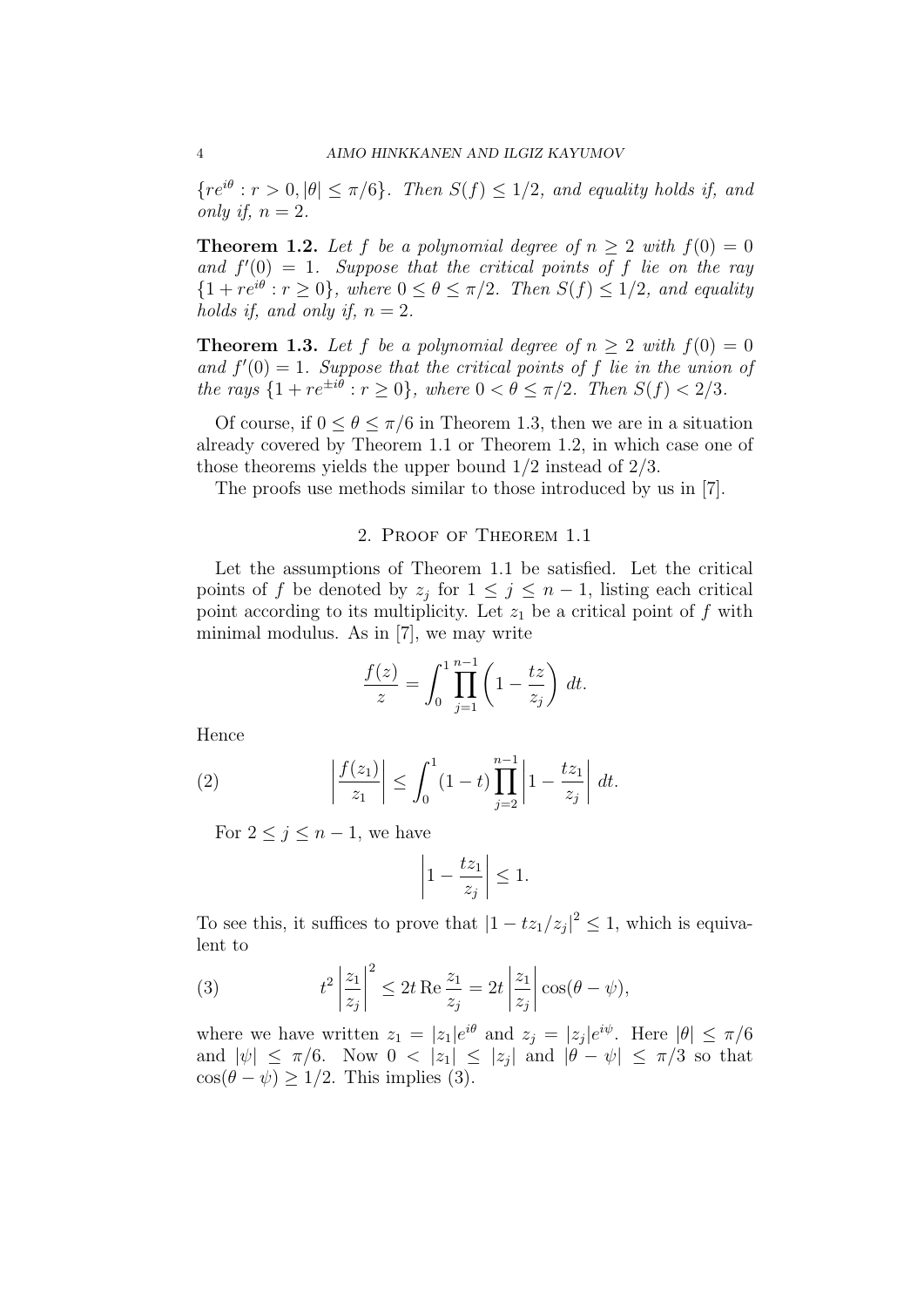It follows that

$$
\left|\frac{f(z_1)}{z_1}\right| \le \int_0^1 (1-t) \, dt = \frac{1}{2}.
$$

The equality  $|f(z_1)/z_1|=1/2$  can hold only if equality holds in (3) for all  $t \in (0,1)$ , which is never the case, or if  $n-1=1$ . Thus equality holds at most when  $n = 2$ . On the other hand, if  $n = 2$ , it is easily seen that  $|f(z_1)/z_1|=1/2$ . This completes the proof of Theorem 1.1.

## 3. Proof of Theorem 1.2

Let the assumptions of Theorem 1.2 be satisfied. Let the critical points of *f* be denoted by  $z_j$  for  $1 \leq j \leq n-1$ , listing each critical point according to its multiplicity. Let  $z_1$  be a critical point of  $f$  with minimal modulus. Then, if we write  $z_j = 1 + r_j e^{i\theta}$ , we have  $0 \le r_1 \le r_j$ for  $2 \leq j \leq n-1$ . We again apply (2). Now we need to estimate

$$
\left|1 - \frac{tz_1}{z_j}\right| = \left|1 - t\frac{1 + r_1 e^{i\theta}}{1 + r_j e^{i\theta}}\right|.
$$

We have, for  $0 < t \leq 1$ ,

$$
t^{-1}\left(\left|1-t\frac{1+r_1e^{i\theta}}{1+r_je^{i\theta}}\right|^2-1\right) = t\left|\frac{1+r_1e^{i\theta}}{1+r_je^{i\theta}}\right|^2 - 2\operatorname{Re}\frac{1+r_1e^{i\theta}}{1+r_je^{i\theta}} \le \left|\frac{1+r_1e^{i\theta}}{1+r_je^{i\theta}}\right|^2 - 2\operatorname{Re}\frac{1+r_1e^{i\theta}}{1+r_je^{i\theta}}.
$$

The last quantity multiplied by  $|1 + r_j e^{i\theta}|^2$  is equal to

$$
|1 + r_1 e^{i\theta}|^2 - 2 \operatorname{Re} (1 + r_1 e^{i\theta}) (1 + r_j e^{-i\theta})
$$
  
= 1 + r<sub>1</sub><sup>2</sup> + 2r<sub>1</sub> cos \theta - 2(1 + r<sub>1</sub>r<sub>j</sub> + (r<sub>1</sub> + r<sub>j</sub>) cos \theta)  
= -1 + r<sub>1</sub>(r<sub>1</sub> - 2r<sub>j</sub>) - 2r<sub>j</sub> cos \theta < 0

since  $0 < r_1 \leq r_j$  and  $\cos \theta \geq 0$ . This proves that

$$
\left|1 - \frac{tz_1}{z_j}\right| \le 1
$$

for  $0 \le t \le 1$ . In the same way as in the proof of Theorem 1.1 it now follows that  $|f(z_1)/z_1| \leq 1/2$ , with equality if, and only if,  $n = 2$ . This completes the proof of Theorem 1.2.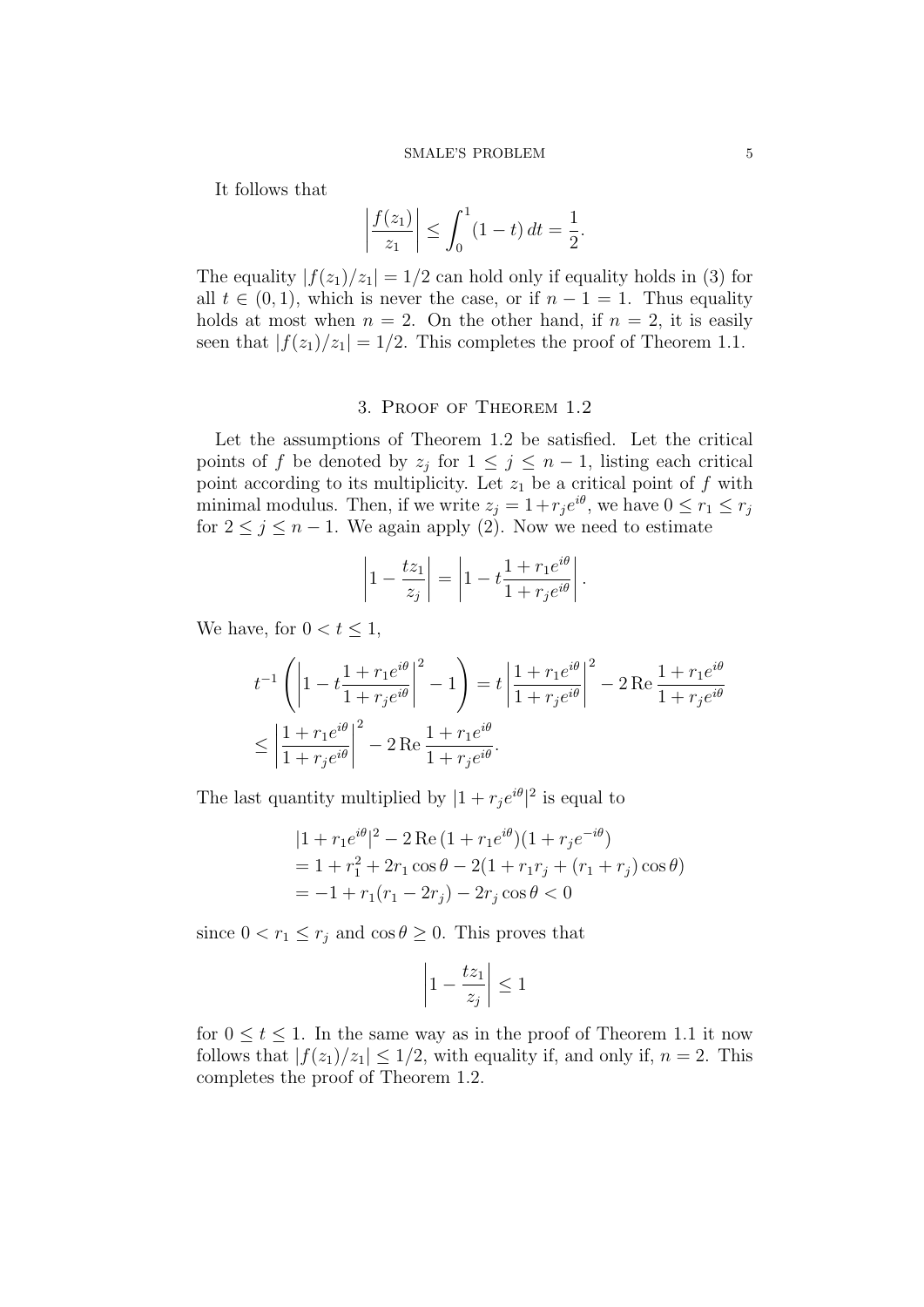### 4. Proof of Theorem 1.3

The idea of the proof of Theorem 1.3 is to reduce the situation to that considered in [7]. There we obtained the following result (see [7],  $(4)$ ).

**Lemma 4.1.** *Suppose that A and u are real numbers with*  $u \geq 1$ *. Define*

(4) 
$$
h_1(u, A) = \int_0^1 (1 - t) \left(1 + \frac{t}{u}\right) e^{At/u} dt
$$

*and*

(5) 
$$
h_2(u, A) = \int_0^1 (1 - t) (1 + tu) e^{-At} dt.
$$

*Then*

$$
\min\{h_1(u, A), h_2(u, A)\} \le 2/3.
$$

*Equality holds if, and only if,*  $A = 0$  *and*  $u = 1$ *.* 

Let the assumptions of Theorem 1.3 be satisfied. Let the critical points of *f* be denoted by  $z_j = 1 + r_j e^{\pm i\theta}$  for  $1 \leq j \leq n-1$ , where  $r_j \geq 0$ , listing each critical point according to its multiplicity. If all critical points lie on one of the two rays, a better conclusion with *<* 2*/*3 replaced by  $\leq 1/2$  follows from Theorem 1.2. Therefore we may assume that each of the two rays contains a critical point of *f*. Hence  $n \geq 3$ .

If  $z_1 = 1$  is a critical point of f, the proof is easier, for now

$$
|f(1)| \le \int_0^1 (1-t) \prod_{j=2}^{n-1} \left| 1 - \frac{t}{z_j} \right| dt
$$

and for  $2 \leq j \leq n-1$  and  $0 < t \leq 1$ , we have

$$
\frac{|z_j|^2}{t} \left( \left| 1 - \frac{t}{z_j} \right|^2 - 1 \right) = t - 2 \operatorname{Re}(z_j)
$$
  

$$
\leq 1 - 2(1 + r_j \cos \theta) = -1 - 2r_j \cos \theta < 0
$$

since  $\cos \theta > 0$ . Hence  $|1 - t/z_j| < 1$ , so that we obtain  $|f(1)| \leq 1/2$ in the same way as in the proof of Theorem 1.1. Thus we assume now on that  $f'(1) \neq 0$ .

We label the critical points of *f* so that  $z_j = 1 + r_j e^{i\theta}$  for  $1 \le j \le k-1$ and  $z_j = 1 + r_j e^{-i\theta}$  for  $k \leq j \leq n-1$ , where  $2 \leq k \leq n-1$ , and so that  $0 < r_1 \leq r_2 \leq \cdots \leq r_{k-1}$  and  $0 < r_k \leq r_{k+1} \leq \cdots \leq r_{n-1}$ .

We seek to prove that

(6) 
$$
\min\left\{ \left| \frac{f(z_1)}{z_1} \right|, \left| \frac{f(z_k)}{z_k} \right| \right\} \leq \frac{2}{3}.
$$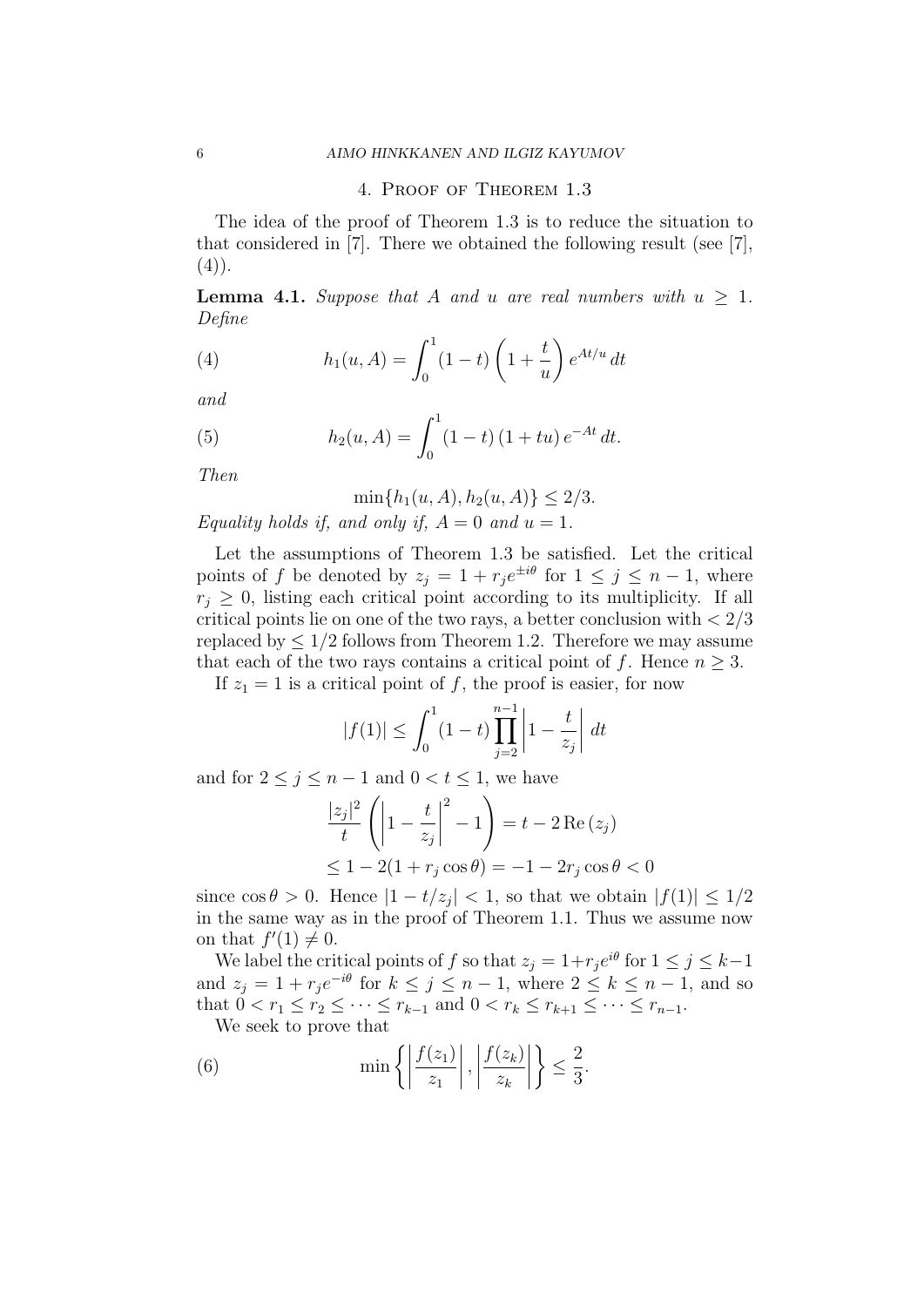### SMALE'S PROBLEM 7

After proving (6), we will discuss the possible cases of equality.

To complete the proof of Theorem 1.3, we need the following two lemmas.

**Lemma 4.2.** *Suppose that*  $0 < r \le \rho$ ,  $|\theta| \le \pi/2$ , and  $0 \le t \le 1$ . *Then* (7) 1 *− t*  $1 + re^{i\theta}$  *≤* 1 *− t r .*

 $1 + \rho e^{i\theta}$ 

**Lemma 4.3.** *Suppose that*  $r > 0$ ,  $\rho > 0$ ,  $|\theta| \le \pi/2$ , and  $0 \le t \le 1$ . *Then*

*ρ*

(8) 
$$
\left|1 - t \frac{1 + re^{i\theta}}{1 + \rho e^{-i\theta}}\right| \le 1 + t \frac{r}{\rho}.
$$

**Proof of Lemma 4.2.** If  $0 < t \leq 1$ , we have  $tr/\rho \leq 1$ , so that

$$
\frac{|1+\rho e^{i\theta}|^2 \rho^2}{t} \left( \left| 1 - t \frac{1+re^{i\theta}}{1+\rho e^{i\theta}} \right|^2 - \left( 1 - t \frac{r}{\rho} \right)^2 \right)
$$
  
=  $t \left( |1+re^{i\theta}|^2 \rho^2 - |1+\rho e^{i\theta}|^2 r^2 \right)$   
-  $2 \text{Re} \left( (1+re^{i\theta})(1+\rho e^{-i\theta})\rho^2 - r\rho |1+\rho e^{i\theta}|^2 \right)$   
=  $t(\rho - r)(\rho + r + 2r\rho \cos \theta) - 2(\rho^2 + (\rho - r)\rho^2 \cos \theta)$   
 $\leq (\rho^2 - r^2 + 2r\rho(\rho - r)\cos \theta) - 2\rho^2 (1 + (\rho - r)\cos \theta)$   
=  $-r^2 - \rho^2 - 2\rho(\rho - r)^2 \cos \theta < 0.$ 

This proves (7) and hence Lemma 4.2.

**Proof of Lemma 4.3.** If  $0 < t \leq 1$ , we have

$$
\frac{|1+\rho e^{-i\theta}|^2 \rho^2}{t} \left( \left| 1 - t \frac{1+re^{i\theta}}{1+\rho e^{-i\theta}} \right|^2 - \left( 1 + t \frac{r}{\rho} \right)^2 \right)
$$
  
=  $t \left( |1+re^{i\theta}|^2 \rho^2 - |1+\rho e^{-i\theta}|^2 r^2 \right)$   
 $-2 \operatorname{Re} \left( (1+re^{i\theta})(1+\rho e^{i\theta}) \rho^2 + r\rho |1+\rho e^{-i\theta}|^2 \right)$   
=  $t(\rho - r)(\rho + r + 2r\rho \cos \theta)$   
(9)  $-2(\rho^2 + r\rho + r\rho^3(1+\cos 2\theta) + ((r+\rho)\rho^2 + 2r\rho^2)\cos \theta)$ 

$$
9) \qquad -2(\rho^2 +
$$

If  $r \geq \rho$  then the quantity in (9) is negative. If  $r < \rho$  then the quantity in (9) does not exceed

$$
(\rho - r)(\rho + r + 2r\rho\cos\theta) \n-2\rho(\rho + r + r\rho^2(1 + \cos 2\theta) + ((r + \rho)\rho + 2r\rho)\cos\theta) \n= -(\rho + r)^2 - 2r\rho^3(1 + \cos 2\theta) + 2\rho((\rho - r)r - (3r + \rho)\rho)\cos\theta \n= -(\rho + r)^2 - 2r\rho^3(1 + \cos 2\theta) + 2\rho(-r^2 - \rho^2 - 2r\rho)\cos\theta < 0.
$$

This completes the proof of Lemma 4.3.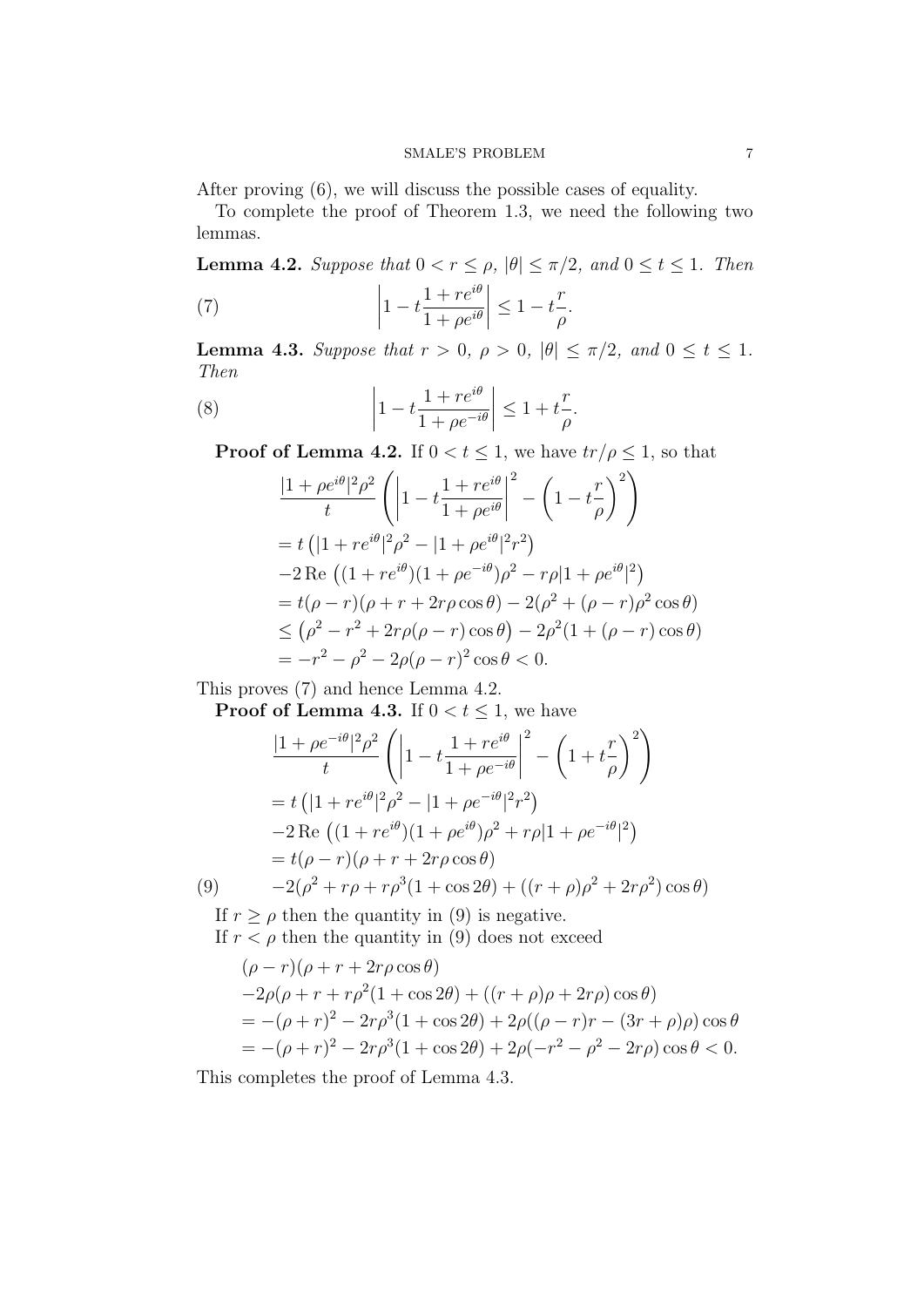We now return to the proof of Theorem 1.3. Since our problem does not change if we replace the polynomial  $f$  by  $f(\overline{z})$ , we may assume that  $r_1 \leq r_k$ . Note that  $1 + x \leq e^x$  for all real *x*. We have

$$
\left|\frac{f(z_1)}{z_1}\right| \le \int_0^1 (1-t) \prod_{j=2}^{n-1} \left|1 - \frac{tz_1}{z_j}\right| dt.
$$

Applying Lemma 4.2 with  $r = r_1$  and  $\rho = r_j$  for  $2 \leq j \leq k - 1$ , and applying Lemma 4.3 with  $r = r_1$  and  $\rho = r_j$  for  $k \leq j \leq n-1$ , we obtain

$$
\left| \frac{f(z_1)}{z_1} \right| \le \int_0^1 (1-t) \prod_{j=2}^{k-1} \left( 1 - \frac{tr_1}{r_j} \right) \prod_{j=k}^{n-1} \left( 1 + \frac{tr_1}{r_j} \right) dt
$$
  

$$
\le \int_0^1 (1-t) \left( 1 + \frac{tr_1}{r_k} \right) \exp \left( - \sum_{j=2}^{k-1} \frac{tr_1}{r_j} + \sum_{j=k+1}^{n-1} \frac{tr_1}{r_j} \right) dt.
$$

Similarly, we have

$$
\left|\frac{f(z_k)}{z_k}\right| \le \int_0^1 (1-t) \prod_{\substack{j=1 \ j\neq k}}^{n-1} \left|1 - \frac{tz_k}{z_j}\right| dt.
$$

Applying Lemma 4.2 with  $r = r_k$  and  $\rho = r_j$  for  $1 \leq j \leq k - 1$ , and applying Lemma 4.3 with  $r = r_k$  and  $\rho = r_j$  for  $k + 1 \le j \le n - 1$ , we obtain

$$
\left| \frac{f(z_k)}{z_k} \right| \le \int_0^1 (1-t) \prod_{j=1}^{k-1} \left( 1 + \frac{tr_k}{r_j} \right) \prod_{j=k+1}^{n-1} \left( 1 - \frac{tr_k}{r_j} \right) dt
$$
  

$$
\le \int_0^1 (1-t) \left( 1 + \frac{tr_k}{r_1} \right) \exp \left( \sum_{j=2}^{k-1} \frac{tr_k}{r_j} - \sum_{j=k+1}^{n-1} \frac{tr_k}{r_j} \right) dt.
$$

Now define  $u = r_k/r_1 \geq 1$  and

$$
A = \sum_{j=2}^{k-1} \frac{r_k}{r_j} - \sum_{j=k+1}^{n-1} \frac{r_k}{r_j}.
$$

Any empty sum in the definition of *A* is taken to be zero. In particular,  $A = 0$  if  $n = 3$ . With  $h_1(u, A)$  and  $h_2(u, A)$  defined as in (4) and (5), we see that

$$
\left|\frac{f(z_1)}{z_1}\right| \le h_1(u,A), \qquad \left|\frac{f(z_k)}{z_k}\right| \le h_2(u,A).
$$

By Lemma 4.1, we obtain (6).